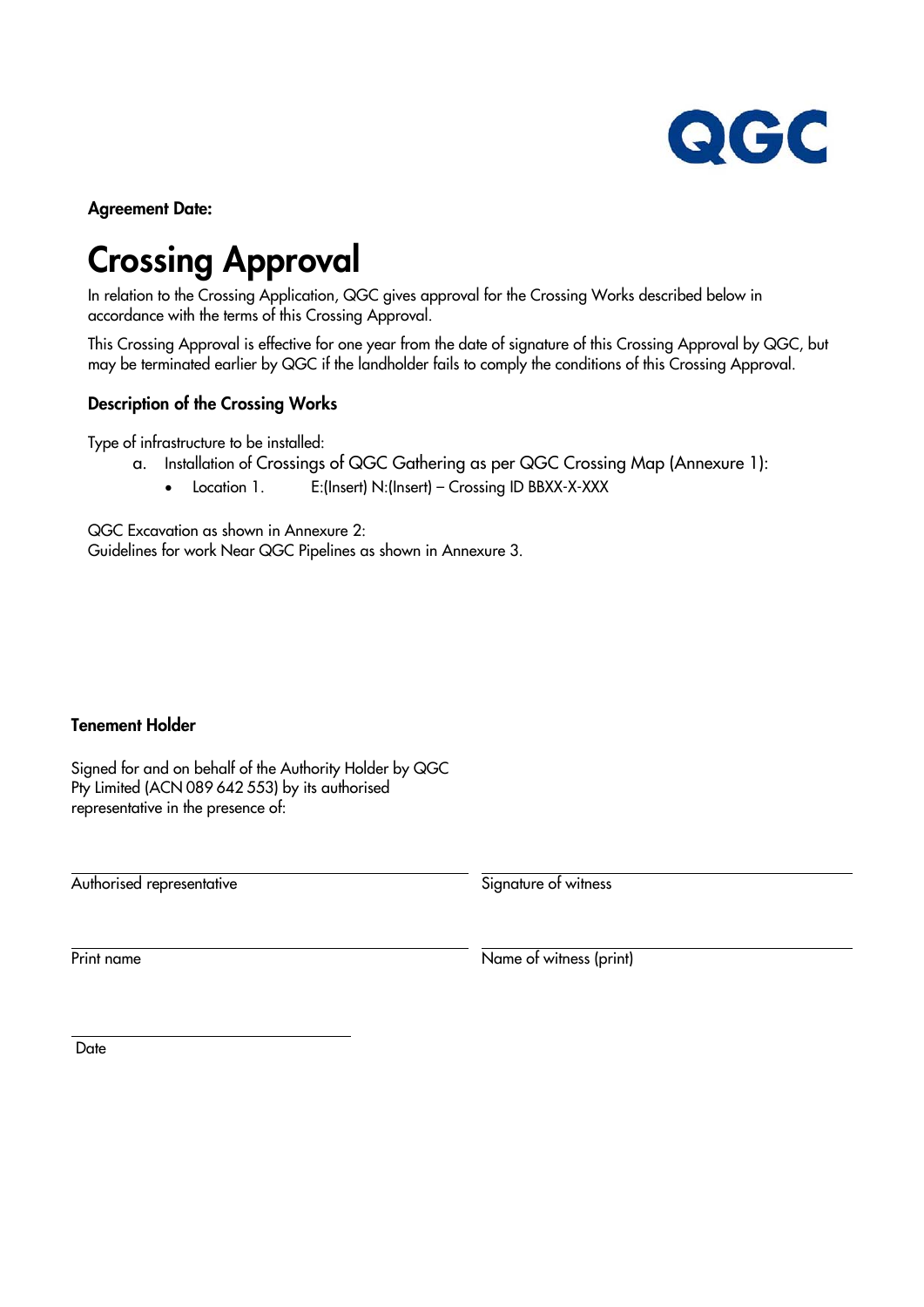

**Landholder** 

Signed by (Insert Landholder) in the presence of

Signature of witness Signature of Landholder

Name of witness

**Date** 

 $\ddot{\phantom{a}}$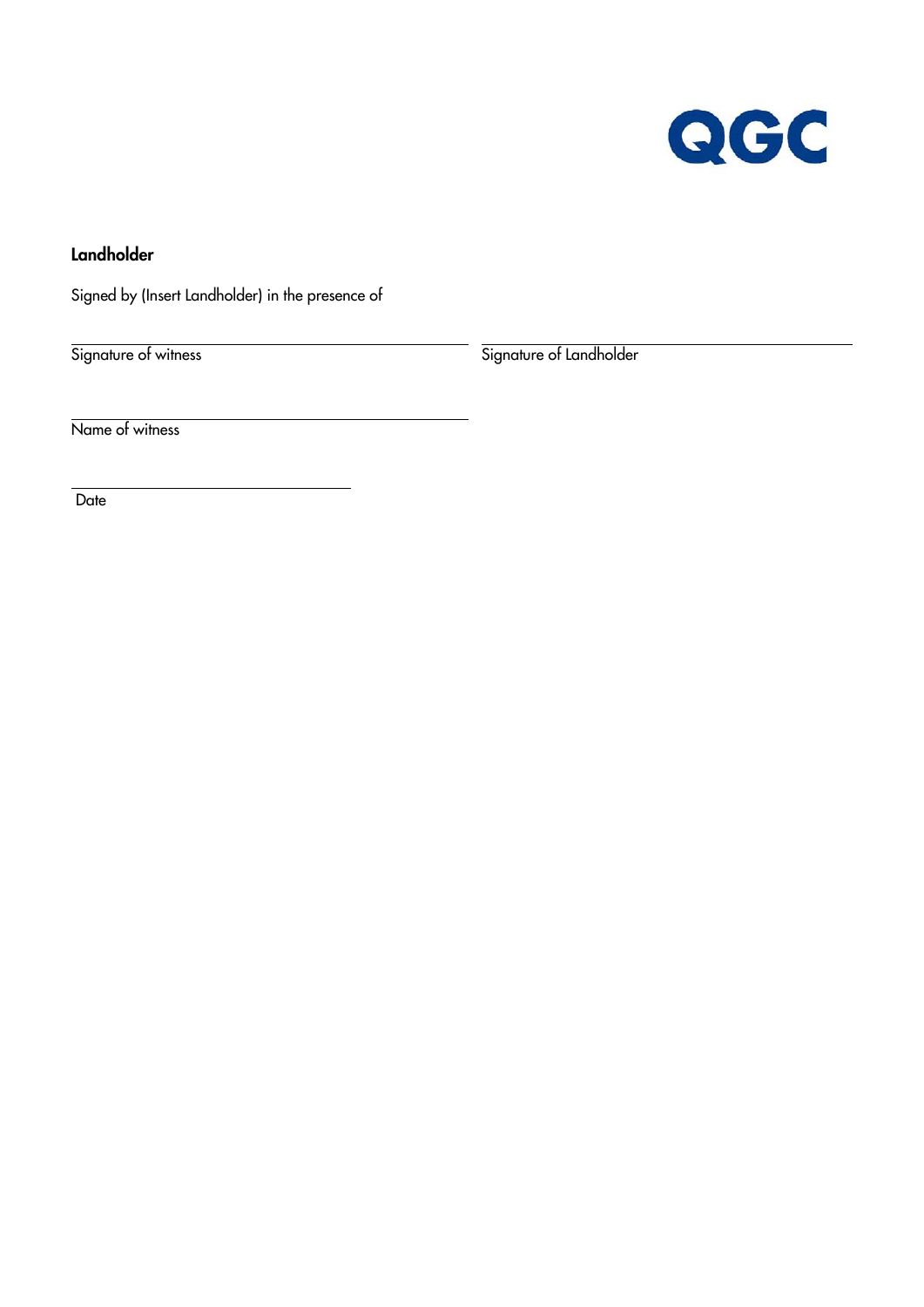

#### **Defined Terms**

- **Business Day** means a day on which banks are open for business in Brisbane excluding a Saturday, Sunday or public holiday in that city.
- **Co-Use Agreement** means an agreement negotiated by QGC and the Landholder to approve and regulate the Crossing or encroachment of assets owned or operated by the Tenement Holder and the Landholder.

**Crossing** means Crossing Works which cross above or below or encroach with 15 metres of any QGC Assets.

**Crossing Application** means the application by the Landholder to QGC dated [insert].

**Crossing Approval** means this document and includes:

- a. General Conditions;
- b. Special Conditions; and
- c. any schedules and annexures.
- **Crossing Works** means the activities and structures which QGC authorises the Landholder, by way of Crossing Approval, to carry out, construct, operate and maintain.
- **Guidelines for Work Near QGC Pipelines** means the guidelines prepared by the Tenement Holder and provided to the Landholder as may be amended from time to time by the Tenement Holder.

**Land** means the land described in the Crossing Application.

**Landholder** means the registered owner of the Land.

- **Landholder Agent** means by the Landholder's employees, contractors, sub-contractors, agents and other representatives.
- **Loss** means any actions, damages, liabilities, losses, demands, claims, costs or expenses (in contract, tort, statute or otherwise) or any other proceedings which may be brought against, made upon or incurred by the Tenement Holder.
- **Permit to Work** means the Tenement Holder will provide the Landholder the principles, procedures and rules for the QGC Permit to Work System to assist all parties in carrying out works in accordance with safe working practices. The Permit to Work system complies with all relevant legislation and is to be used in conjunction with all applicable legislation for the work being conducted including Codes of Practice and relevant Australian Standards.

**QGC** means QGC Pty Ltd ACN 089 642 553.

**QGC Assets** means steel pipelines, polyethylene pipelines, power lines, fibre optic cables and any other lineal infrastructure constructed and operated by or on behalf of QGC and its associated companies.

**Tenement Holder** means [insert Parties]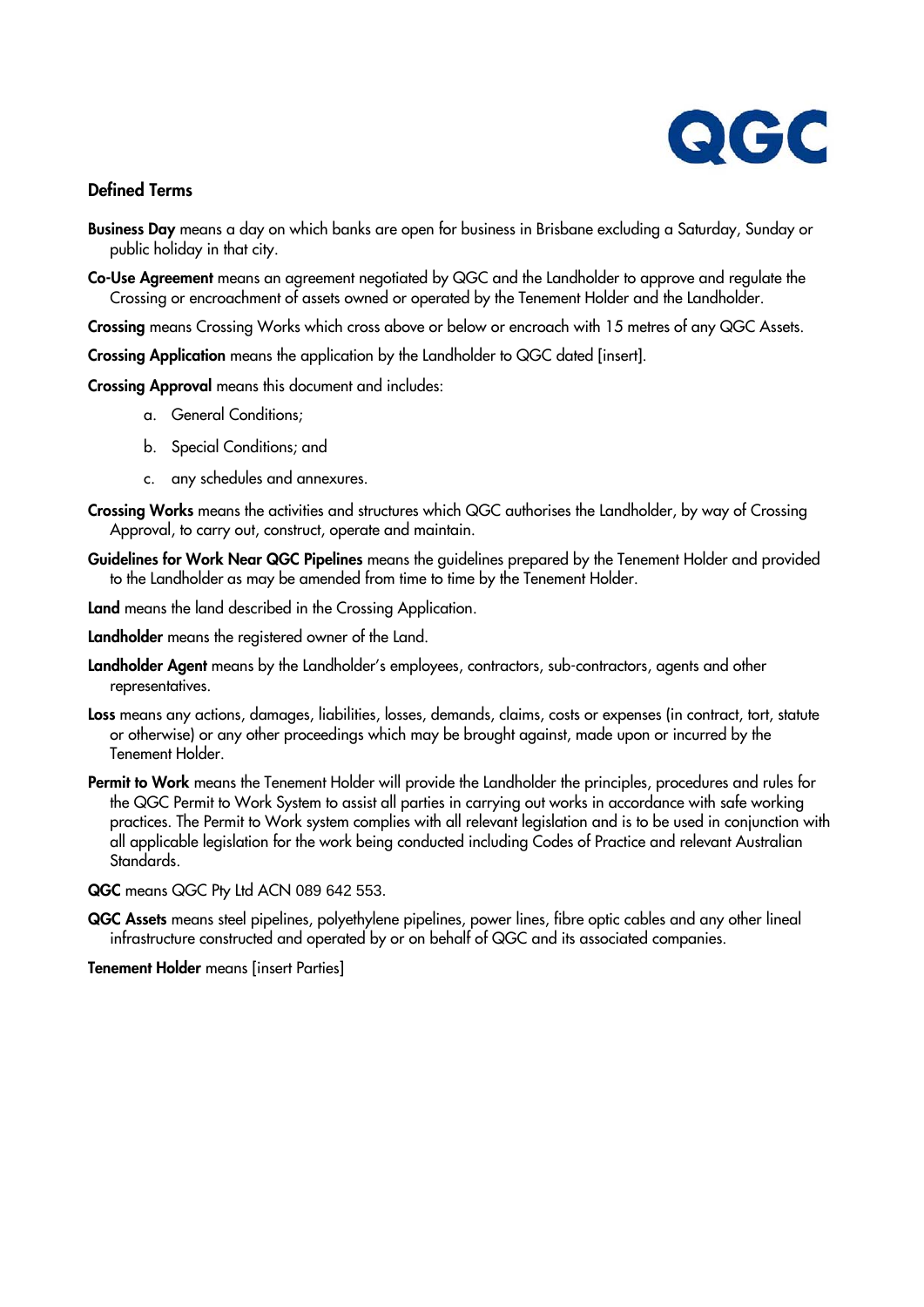

#### **General Conditions**

#### **The Landholder must:**

- 1. Indemnify and keep indemnified the Tenement Holder (both jointly and severally), its officers, employees and agents against any Loss suffered or incurred by the Tenement Holder arising out of or in connection with the carrying out of the Crossing Works by the Landholder and the Landholder's Agents.
- 2. Release and discharge the Tenement Holder, its officers, employees and agents against any actions, damages, liabilities, losses, demands, claims, costs or expenses (in contract, tort, statute or otherwise) or any other proceedings which but for this clause might be brought against the Tenement Holder (both jointly and severally), arising from the carrying out of the Crossing Works by the Landholder and the Landholder's Agents.
- 3. Unless otherwise agreed with QGC, take out and maintain the following insurances during the construction, operation and maintenance of the Crossing Works:
	- a. Third party liability insurance with a limit of indemnity not less than \$20 million in respect of any one incident and unlimited in the aggregate;
	- b. Comprehensive motor vehicle insurance in respect of all motor vehicles engaged in carrying out the Crossing Works; and
	- c. Workers compensation insurance required by statute
- 4. Each insurance policy noted above in (a) and (b) must:
	- a. be taken out in the name of the Landholder, note QGC as an insured and insure each of the applicant's insurable interests;
	- b. be effected with a reputable and solvent insurer approved by QGC; and
	- c. not lapse, terminate, vary or forfeit without at least a month's prior written notice to QGC.
- 5. The Landholder must deliver to QGC a certificate of currency of each policy on or before the commencement of the Crossing Works and proof of its currency thereafter whenever reasonably required by QGC.
- 6. Not Carry out any part of the Crossing Works:
	- a. before the Landholder, under QGC supervision, has located and advised QGC of the exact location and depth of the QGC Asset;
	- b. except under the on-site supervision of QGC unless QGC has given its permission in writing to the contrary;
	- c. until the Landholder has obtained a Permit to Work from QGC;
	- d. until the Landholder has provided Certificates of Currency of Insurance as requested by QGC; and
	- e. unless the Landholder has obtained all other authorisations required by the Landholder to lawfully carry out the Crossing Works, including any authorisation to access the land on which the Crossing Works are to occur. For the avoidance of doubt the Approval to which these conditions apply does not constitute consent to access the land, whether owned by QGC or otherwise.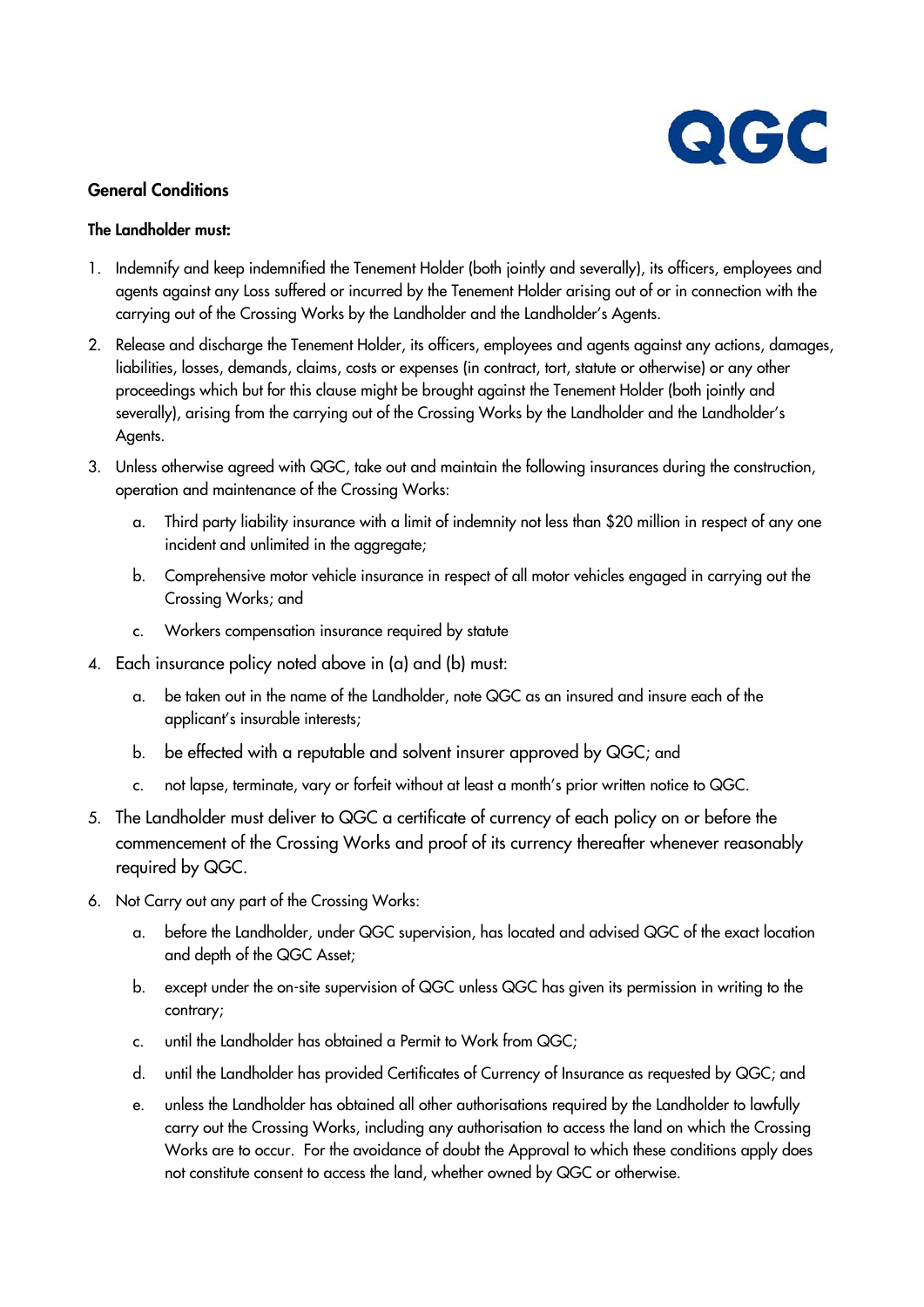

- 7. Ensure that the Landholder and the Landholder's Agents are suitably qualified for the purposes of carrying out, operating and maintaining the Crossing Works and will comply in all respects with the reasonable requirements of QGC in the course of:
	- a. undertaking and constructing the Crossing Works;
	- b. operating the Crossing Works;
	- c. maintaining the Crossing Works; and
	- d. otherwise performing the Landholder's obligations under the Crossing Approval.
- 8. Carry out, operate and maintain the Crossing Works in a safe, proper and workmanlike manner and comply with any relevant engineering standards and procedures specified in the Crossing Approval, including the Guidelines for Work Near QGC Pipelines.
- 9. Provide a minimum of 72 hours prior to commencement of construction of the Crossing Works and apply for a Permit to Work including meeting all of the reasonable requirements of that permit.
- 10. Install suitable marker posts at either side of the crossing location.
- 11. Where a metallic pipe crosses an installed QGC metallic pipeline protected by Cathodic Protection, a foreign crossing Cathodic Protection test point shall be installed. Cad-welding of cables to the QGC structure shall be completed by a competent and qualified installer. At QGC's discretion, interference testing shall be carried out. Landholder should refer to drawings QCLNG-BG00-PLE-SCD-000002, QCLNG-BG00-PLE-SCD-000003 and QCLNG-BG00-PLE-SCD-000004, as well as Section 8 of AS 2832.1. The costs for all cables, test points, associated hardware, any coating repairs as well as testing and any mitigation required shall be the responsibility of the crossing entity.
- 12. Stop suspend, demolish, remove, relocate, reconstruct, modify or re-perform any part or parts of the Crossing Works when required by QGC in writing to do so or if QGC revokes the Crossing Approval.
- 13. Perform maintenance of the Crossing Works at times and dates approved by QGC and under the supervision of a QGC representative when required by QGC, except in an emergency threatening life or property.
- 14. Make good any damage to QGC Assets or other QGC property, caused by or in connection with the Crossing Works.
- 15. Within 15 working days of completion of the Crossing Works, reinstate the land to the state in which it was immediately prior to the Landholder entering onto the land for the Crossing Works. The Landholder will remain responsible to rectify any damage arising from their crossing activity at that site for 12 months from completion of the Crossing Works.
- 16. Within 15 working days of completion of the Crossing Works, provide QGC with as-built GIS data of the Works in a GIS/CAD format using real world coordinates and containing minimum attribution as follows:
	- a. Asset Owner;
	- b. Data Supplier;
	- c. Asset Lifecycle Status ie. Asbuilt;
		- i. Major Asset Type (List all applicable from the QGC GIS Data Model and Data Dictionary)
		- ii. Minor Asset Type (Gas, Oil, Water, Sewerage, Comms, Power)
	- d. Notes;
	- e. Name;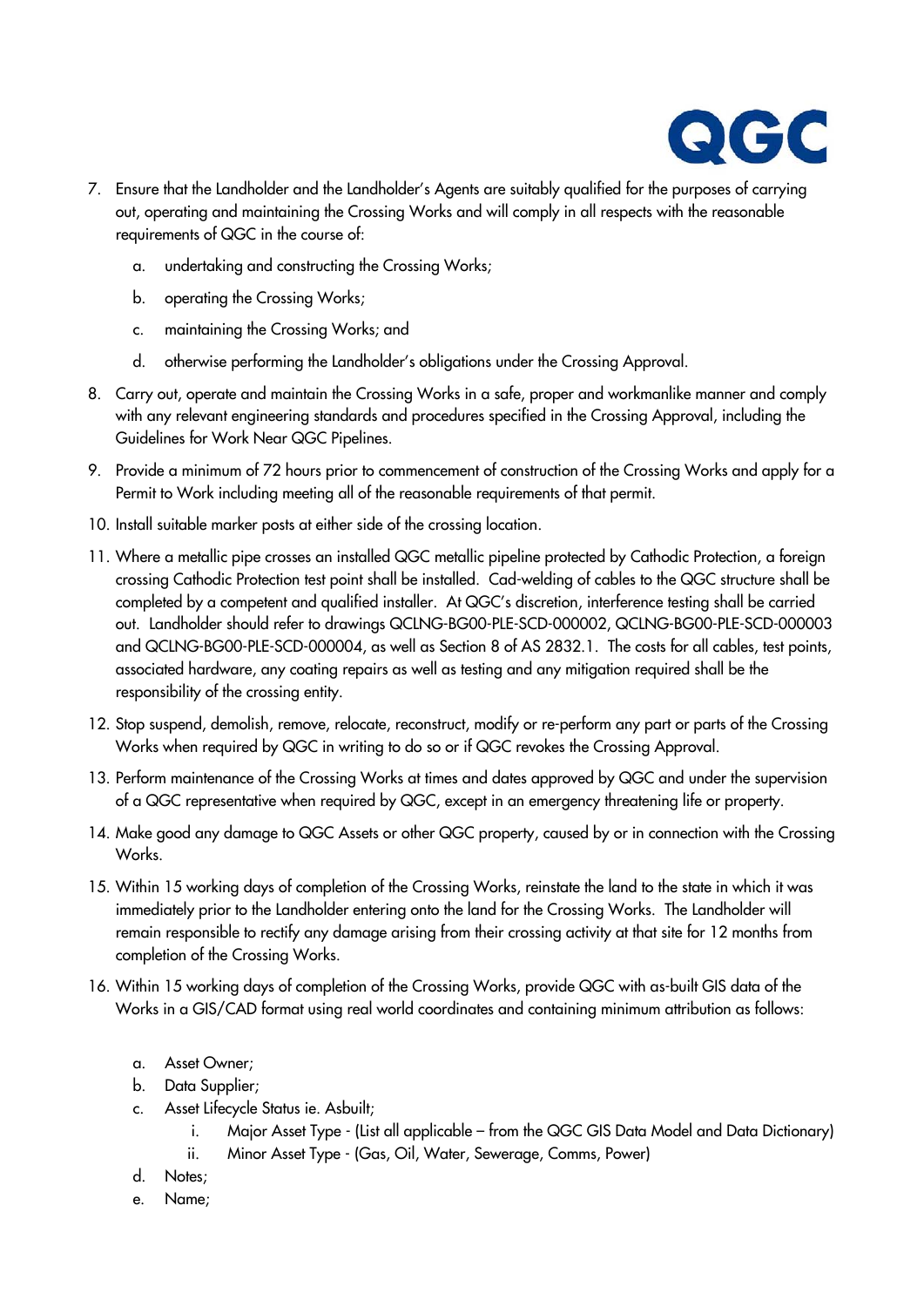

- f. Material;
- g. Diameter; and
- h. Depth of Cover.
- 17. Upon demand in writing by QGC, pay all costs associated with the lodgement, investigation and processing of this Landholder and granting of the Crossing Approval, the carrying out and supervision of the Crossing Works and any repairs to QGC Assets or reinstatement of the land.
- 18. Must not dispute the technical standards specified by QGC.
- 19. QGC may terminate this Crossing Approval, in its sole discretion, if the Landholder does not comply with clause18.
- 20. No party may commence court proceedings relating to any dispute arising out of this Crossing Approval (Dispute) unless it has complied with clauses 21 to 27. However, this clause 20 does not prevent either QGC or the Landholder from seeking an injunction or declaration from a court in a case of urgency.
- 21. If a Dispute arises between the Landholder and QGC, either may send to the other notice of the Dispute adequately identifying and providing details of the Dispute (Notice of Dispute).
- 22. Within 10 Business Days of the Notice of Dispute being given under clause 20, a senior representative of QGC and the Landholder must confer together at least once, without third party advisers, to attempt to resolve the Dispute.
- 23. If the Dispute has not been resolved within 20 Business Days of receipt of the Notice of Dispute, then either QGC or the Landholder may refer the matter to mediation.
- 24. A mediator will be appointed by agreement between the QGC and the Landholder, or failing agreement, by the President of Queensland Law Society Incorporated.
- 25. Any mediation will be conducted in accordance with the Institute of Arbitrators and Mediators Australia's Practice Publications and Rules for the mediation of disputes.
- 26. If the QGC and the Landholder fail to resolve the Dispute by agreement by the date 60 Business Days after a Notice of Dispute has been given, each of QGC and the Landholder will be entitled at any time thereafter to commence proceedings in any court or tribunal concerning the Dispute.
- 27. Notwithstanding the existence of any Dispute, each of QGC and the Landholder shall continue to comply with the Crossing Approval.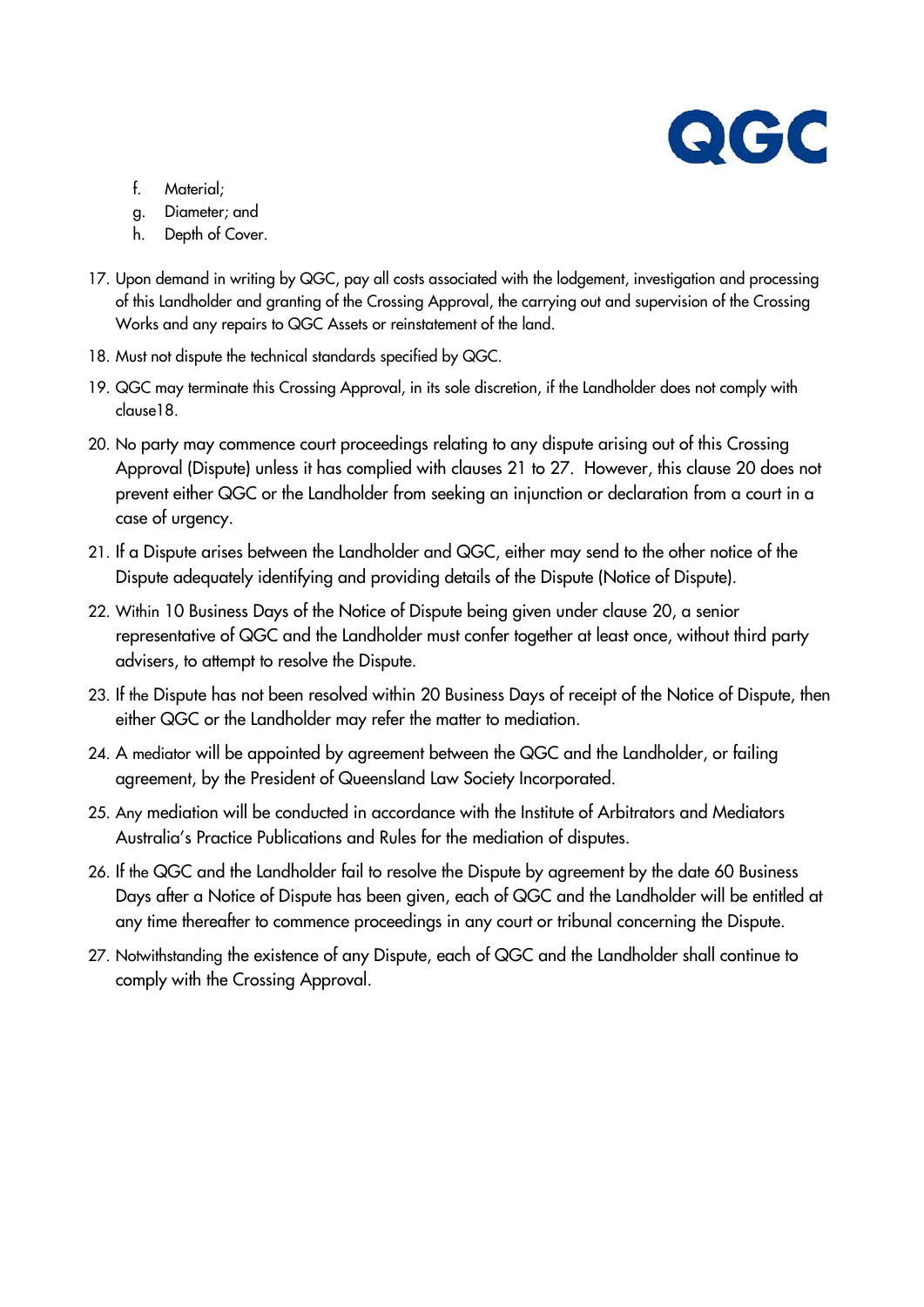

### **Special Conditions**

1. Insert as required.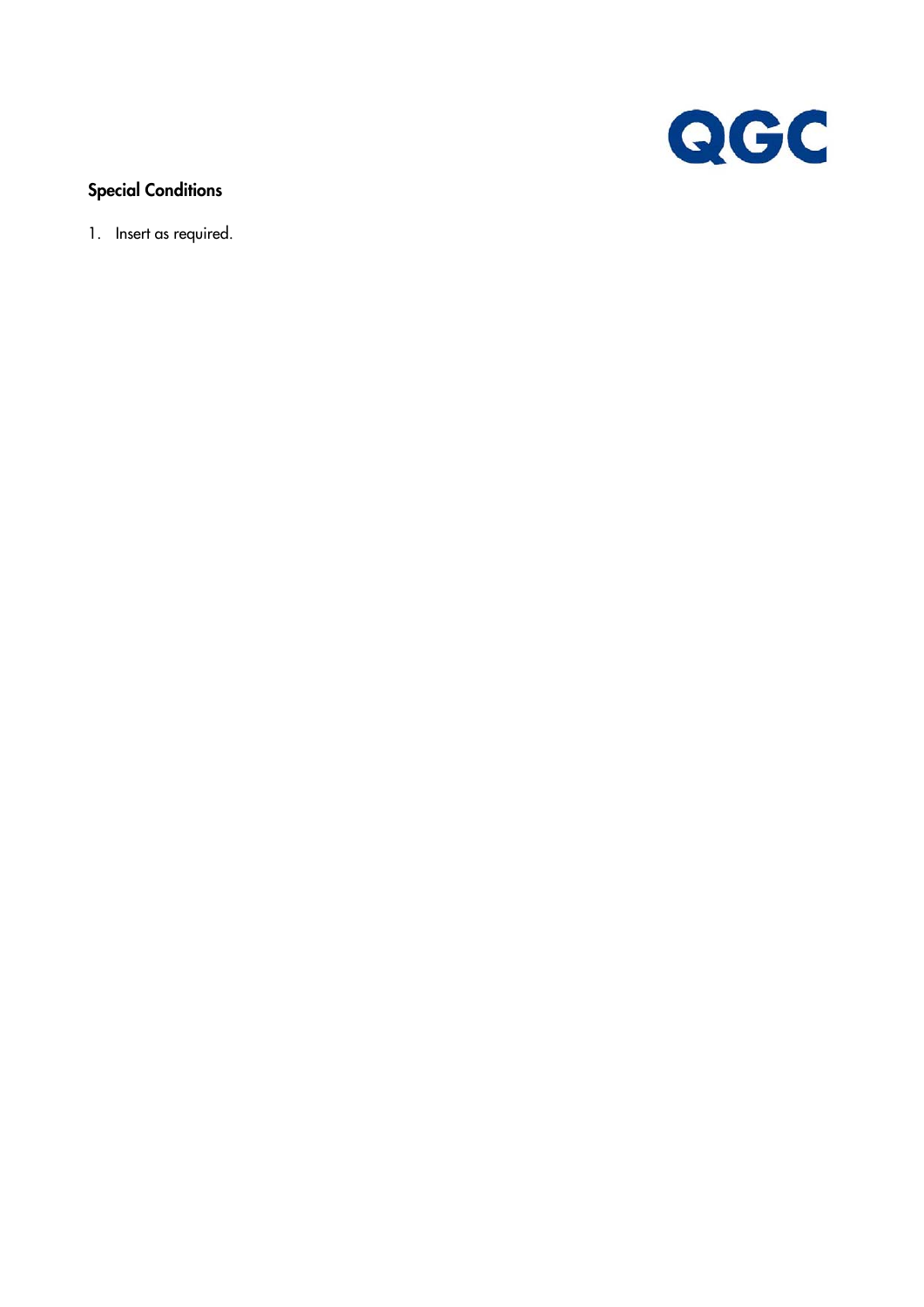

### **Annexure 1: QGC Crossing Map**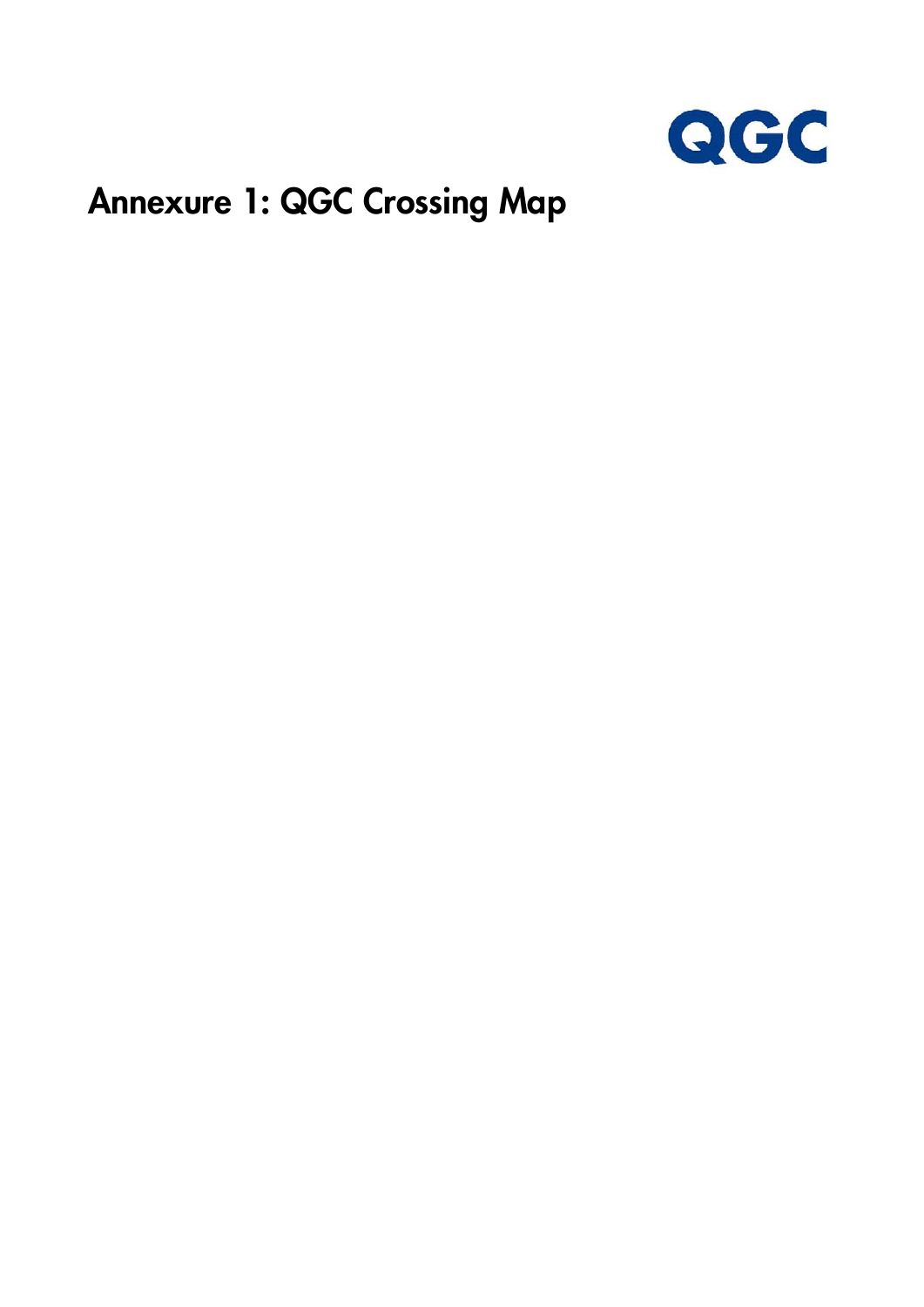

### **Annexure 2: QGC Excavation Procedure**